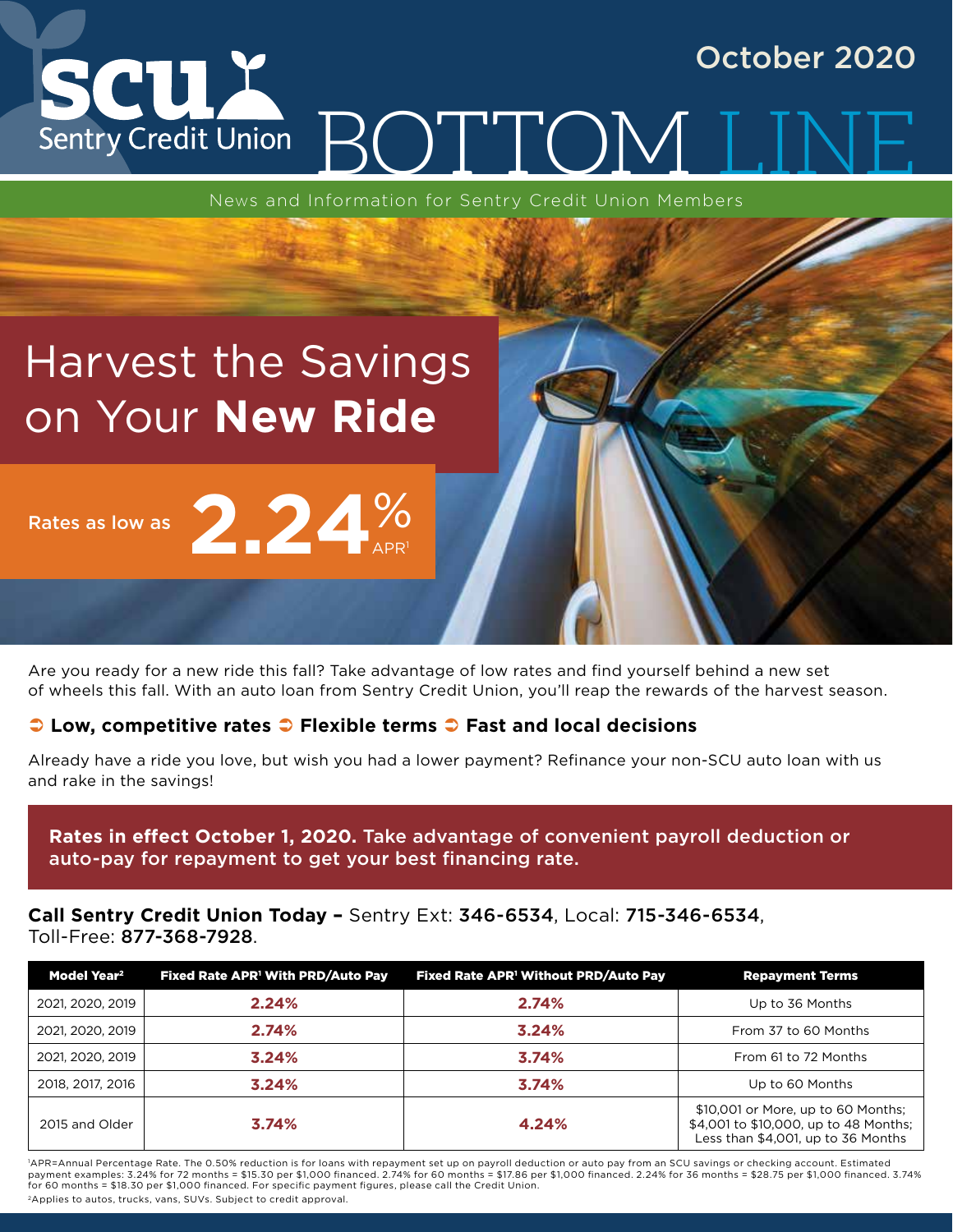# Reminder: Our Lobby is Open for Appointments Only

For the continued protection of our members and our staff, our lobby remains open by appointment only.

Please call 715-346-6534 to schedule an appointment with our staff.

### *Before arriving for your appointment, please observe the following guidelines:*

- $\rightarrow$  Self-assess your health before visiting.
- $\rightarrow$  If you have virus symptoms, please do not come in.
- $\rightarrow$  A face mask is required at all times inside Sentry buildings including Sentry Credit Union and surrounding areas.

All of our services are available, but please remember, many of our services can be done using online banking and our mobile app, by phone and through using our night drop. These services include:

- Opening an account or applying for a loan
- Paying bills
- Depositing a check

Our ATMs and drive-ups at Shared Branches are also accessible.

Your protection and the protection of our staff are our main concern. We appreciate your patience and understanding during these challenging times.

Please contact us at 715-346-6534 or visit www.sentrycu.org for assistance or questions about any of these services.

## Signed, Sealed, Delivered With a Christmas Club Account

Open a Christmas Club Account today for an easy way to save for next year's holidays. By saving a set amount each week, you'll be able to afford everything on your list next year, without paying any interest!

The 2021 Christmas Club will be paid out in early October 2021, so members can take advantage of those early shopping bargains.

Call us to sign up for this convenient service: **715-346-6534**.

### **Making Online Banking Easier for You**

We are making changes to make it easier to bank online with Sentry Credit Union. Mobile deposits can now be made to S1 and S63 savings accounts, as well as Kirby Kangaroo accounts. To see available accounts for remote deposit, select the "Deposit to" dropdown when making a deposit. Additionally, the daily amount you can transfer between SCU accounts using online or mobile banking has been increased to \$50,000.



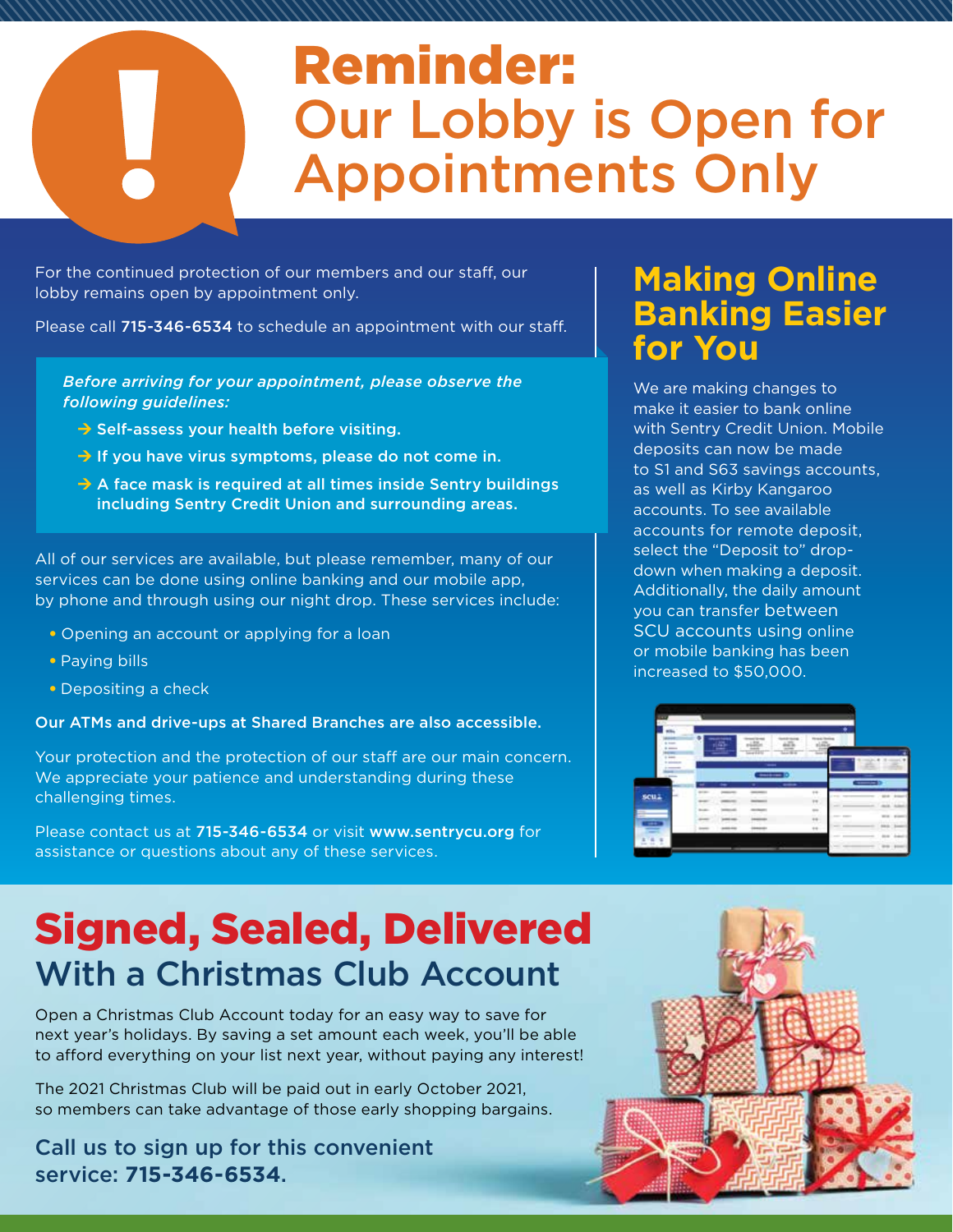

# Your money is **mobile!**

### Introducing Mobile Wallet: *A Better Way to Pay*

Sentry Credit Union is offering a safer, faster way to shop with your SCU Visa<sup>®</sup> debit and credit cards: Pay with your phone using mobile wallet!

Adding your SCU cards to your mobile wallet and paying digitally is more secure because the payment involves a singleuse code – so your name, card number and security code stay protected. Use mobile wallet to pay merchants in stores, online and within apps.

#### **Mobile wallet is easy to set up and use:**

- $\supset$  Open the mobile or digital wallet on your device (Apple<sup>®</sup>, Google™, Samsung®, Garmin® or Fitbit®).
- $\bullet$  Follow the instructions to add your SCU card information.
- $\supset$  Once it's ready to go, simply swipe your phone over the point-of-sale terminal at any participating merchant.

Add SCU cards to your mobile wallet today and leave your physical cards safe at home!

For more information on using mobile wallet:  $V$ isit www.sentrycu.org, or call 715-346-6534.<br>\*Due to COVID-19 meeting restrictions, there will not be an in-person

### **INDEXED (VARIABLE) LOAN RATE CHANGES**

Effective October 1, 2020

### Loan Type: **Share Secured Loans** Variable Rate APR:\*  **2.00%**

Index for Variable Rate Share Secured: The \*Annual Percentage Rate (APR) for new and existing balances is the 13-week average of the 13-Week T-bill (Index), rounded to the next higher 0.25%, plus a Margin of 1.75%. We will use the most recent Index value available to us as of each calendar quarter prior to any annual percentage rate adjustment. The Index for the period ending September 2020 was 0.25%. The APR will change quarterly on the first day of January, April, July and October to reflect any change in the Index. The APR will never be greater than 18.00% or the maximum rate allowed by law, whichever is less. Any increase in the APR will result in more payments of the same amount until what you owe has been repaid. Refer to Loanliner for complete details. Example: \$3,000 at 2.00% variable rate = 36 monthly payments of \$85.93.

# **SAVE THE DATE**

### 85th Annual SCU Membership Virtual Meeting

Plan to attend the first online\* Annual Membership Meeting of your Sentry Credit Union. At the meeting, we will review the 2019 financial results, the highlights from



last year and future plans and answer any questions you may have.

At the meeting, there will be an election for Board of Directors' positions. This year, there are three (3), three-year terms to be voted on. Current Board Members in these positions are Lindsay Bernhagen, James Nickerson and Harry Rice. If you have questions about running for election to the Sentry Credit Union Board of Directors, please contact Nominating Committee Members Brian Cychosz (715-346-9318), Mike Bilbrey (715-344-4496), Andrew Kruit (715-346-7979) or Rex Fair (715-346-6532).

### **Annual Meeting Details**

Date: Wednesday, November 18, 2020 Time: 5:00 PM CST (Meeting time -45 minutes) **Place: Online** 

RSVP: annualmeeting@sentrycu.org to register. When you register, you will be provided a link for the online\* meeting.

option for this meeting.